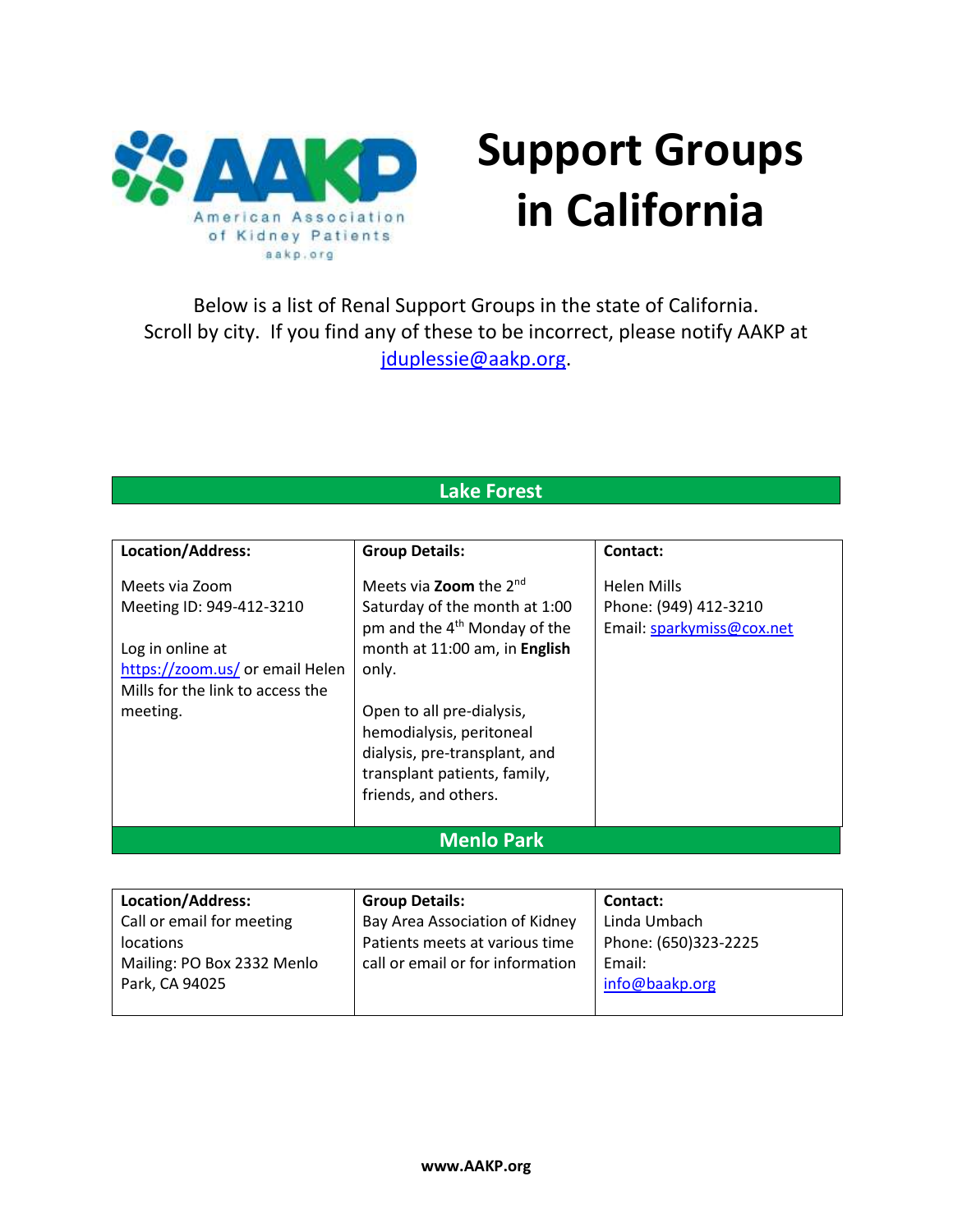## **Palo Alto**

| Location/Address:              | <b>Group Details:</b>         | <b>Contact:</b>       |
|--------------------------------|-------------------------------|-----------------------|
| Please contact BAAKP for       | The Bay Area Association of   | Phone: (650) 323-2225 |
| Support Group meeting location | Kidney patients (BAAKP) meets | Website:              |
|                                | one Sunday a month in either  | www.baakp.org/events  |
|                                | Palo Alto or Oakland at 1pm   |                       |

## **San Bernardino**

| Location/Address:                                    | <b>Group Details:</b>                                                                                                                                                                                                                                          | Contact:                                                        |
|------------------------------------------------------|----------------------------------------------------------------------------------------------------------------------------------------------------------------------------------------------------------------------------------------------------------------|-----------------------------------------------------------------|
| 197 East Caroline Street<br>San Bernardino, CA 92408 | Meets the $1st$ Monday of the<br>month in English 2:00-3:30 pm<br>in person<br>If interested in<br>attending, please send<br>an email to<br>Ejamieson@llu.edu                                                                                                  | Phone: (909) 558-3636<br>ext. 36789<br>Email: Ejamieson@llu.edu |
|                                                      | Spanish groups meets via Zoom<br>on the 1 <sup>st</sup> Wednesday of the<br>month, $3:30 - 4:40$ pm<br>(El primer miercoles de cada<br>mes de 3:30-4:30 pm en Zoom.<br>Zoom: https://llu.zoom.us/join<br>Meeting ID# 979 3620 9565<br>Meeting Password: 831383 |                                                                 |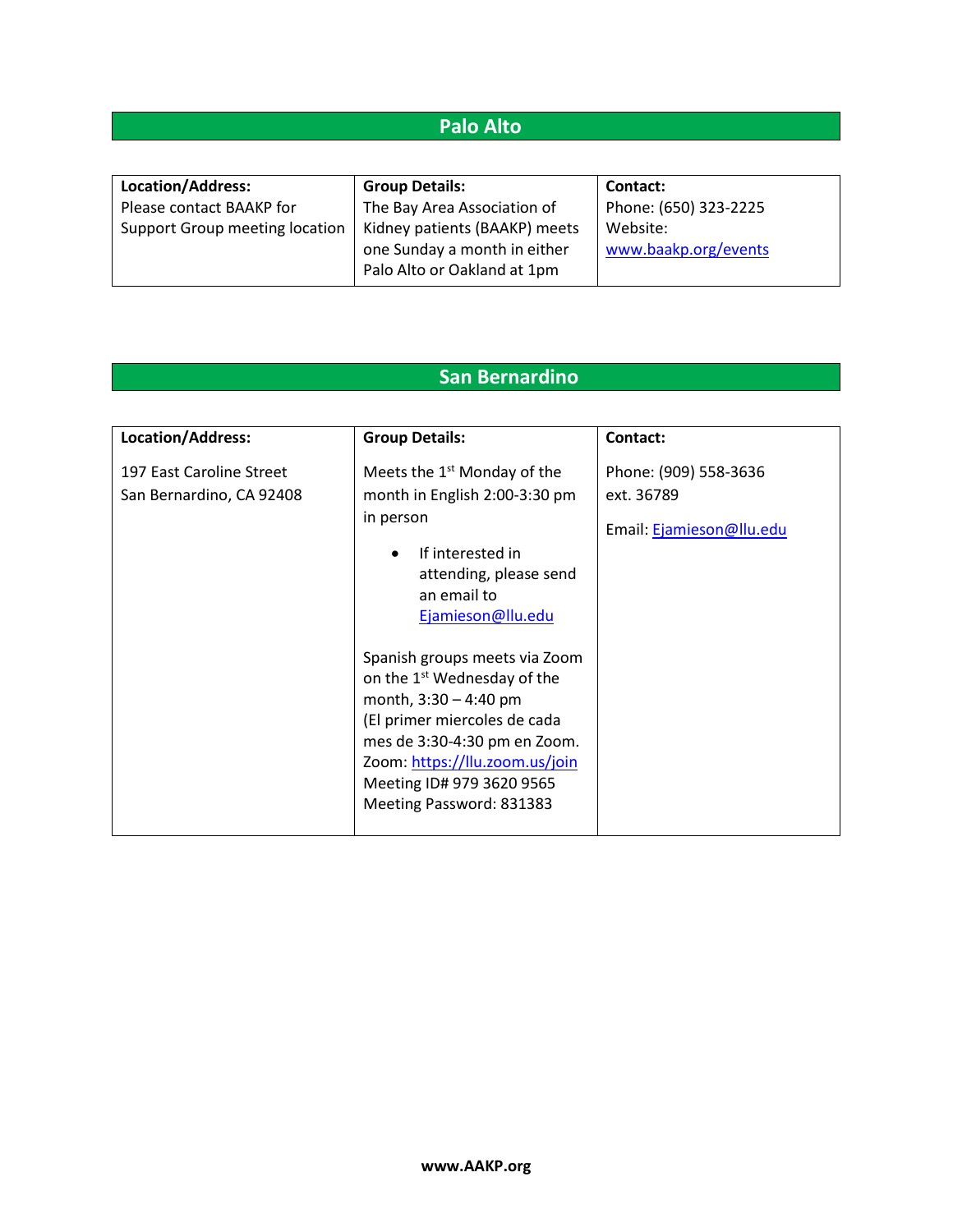## **San Diego**

| Location/Address:                        | <b>Group Details:</b>                                                                                                                                                           | Contact:              |
|------------------------------------------|---------------------------------------------------------------------------------------------------------------------------------------------------------------------------------|-----------------------|
| Scripps Green Hospital-                  | Scripps Speaker and Support                                                                                                                                                     | Wendy Heit, MSW       |
| Amphitheater                             | Group for kidney disease and                                                                                                                                                    | Phone: (858) 554-4310 |
| 10666 N Torrey Pines Road<br>$2nd$ Floor | kidney transplant.                                                                                                                                                              |                       |
| La Jolla, CA 92037                       | Meets the first Wednesday of<br>each month.<br>-Speaker at 6pm<br>-Support Group for kidney<br>patients and families from 7-<br>8pm<br>Open to the public with FREE<br>parking. |                       |
|                                          | We no longer have the<br>Caregiver Support Group.                                                                                                                               |                       |

#### **Santa Rosa**

| Location/Address:                          | <b>Group Details:</b>                       | Contact:                 |
|--------------------------------------------|---------------------------------------------|--------------------------|
| Kaiser Santa Rosa                          | Sonoma County Kidney Support                | Michael Beery            |
| 401 Bicentennial Way                       | Group meets the 1 <sup>st</sup> Thursday of | Phone: (707) 393-4301 or |
| Medical Office Building (2)                | each month from $6:00 - 7:30$               | (707) 393-4624           |
| Santa Rosa, CA 95403                       | pm.                                         |                          |
|                                            |                                             |                          |
| 3 <sup>rd</sup> Floor, Conference Room E-5 | Open to both Kaiser members                 |                          |
|                                            | and non-Kaiser members.                     |                          |
|                                            | Patients are encouraged to                  |                          |
|                                            | bring their support people as               |                          |
|                                            | well.                                       |                          |